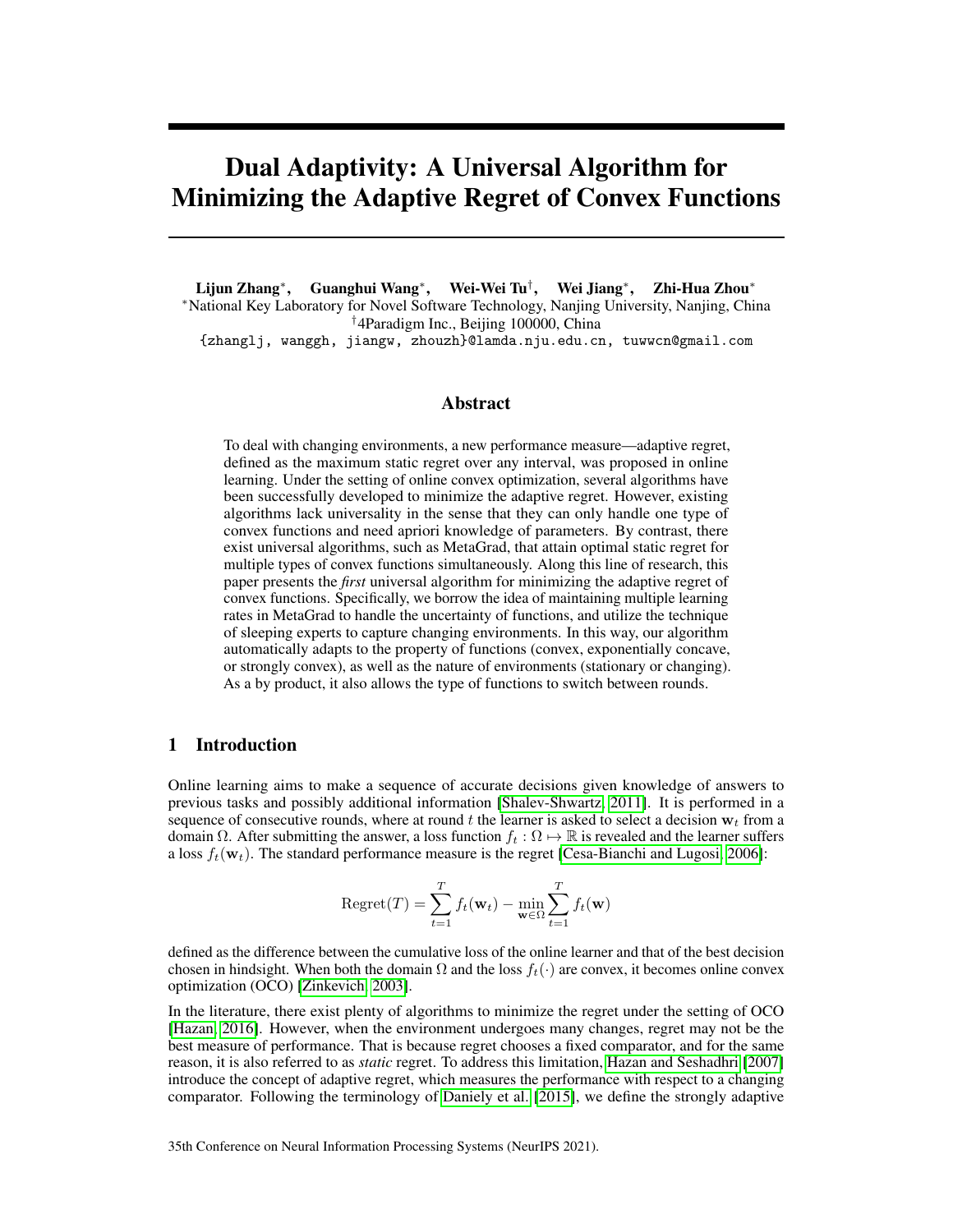regret as the maximum static regret over intervals of length  $\tau$ , i.e.,

<span id="page-1-0"></span>SA-Regret
$$
(T, \tau) = \max_{[p, p+\tau-1] \subseteq [T]} \left( \sum_{t=p}^{p+\tau-1} f_t(\mathbf{w}_t) - \min_{\mathbf{w} \in \Omega} \sum_{t=p}^{p+\tau-1} f_t(\mathbf{w}) \right).
$$
 (1)

Since the seminal work of [Hazan and Seshadhri](#page-11-2) [\[2007\]](#page-11-2), several algorithms have been successfully developed to minimize the adaptive regret of convex functions, including general convex, exponentially concave (abbr. exp-concave) and strongly convex functions [\[Hazan and Seshadhri, 2009,](#page-11-3) [Jun](#page-11-4) [et al., 2017a,](#page-11-4) [Zhang et al., 2018b\]](#page-12-1). However, existing methods can only handle one type of convex functions. Furthermore, when facing exp-concave and strongly convex functions, they need to know the moduli of exp-concavity and strong convexity. The lack of universality hinders their applications to real-world problems.

On the other hand, there do exist universal algorithms, such as MetaGrad [\[van Erven and Koolen,](#page-11-5) [2016\]](#page-11-5), that attain optimal static regret for multiple types of convex functions simultaneously. This observation motivates us to ask whether it is possible to design a single algorithm to minimize the adaptive regret of multiple types of functions. This is very challenging because the algorithm needs to enjoy dual adaptivity, adaptive to the function type and adaptive to the environment. In this paper, we provide an affirmative answer by developing a Universal algorithm for Minimizing the Adaptive regret (UMA). First, inspired by MetaGrad, UMA maintains multiple learning rates to handle the uncertainty of functions. In this way, it supports multiple types of functions simultaneously and identifies the best learning rate automatically. Second, following existing studies on adaptive regret, UMA deploys sleeping experts [\[Freund et al., 1997\]](#page-10-2) to minimize the regret over any interval, and thus achieves a small adaptive regret and captures the changing environment.

The main advantage of UMA is that it attains second-order regret bounds over any interval. As a result, it can minimize the adaptive regret of general convex functions, and automatically take advantage of √ easier functions whenever possible. Specifically, UMA attains  $O(\sqrt{\tau \log T})$ ,  $O(\frac{d}{\alpha} \log \tau \log T)$  and  $O(\frac{1}{\lambda} \log \tau \log T)$  strongly adaptive regrets for general convex,  $\alpha$ -exp-concave and  $\lambda$ -strongly convex functions respectively, where  $d$  is the dimensionality. All of these bounds match the state-of-the-art results on adaptive regret [\[Jun et al., 2017a,](#page-11-4) [Zhang et al., 2018b\]](#page-12-1) exactly. Furthermore, UMA can also handle the case that the type of functions changes between rounds. For example, suppose the online functions are general convex during interval  $I_1$ , then become  $\alpha$ -exp-concave in  $I_2$ , and finally switch to  $\lambda$ -strongly convex in  $I_3$ . When facing this function sequence, UMA achieves  $O(\sqrt{|I_1| \log T})$ ,  $O(\frac{d}{\alpha} \log |I_2| \log T)$  and  $O(\frac{1}{\lambda} \log |I_3| \log T)$  regrets over intervals  $I_1$ ,  $I_2$  and  $I_3$ , respectively.

# 2 Related work

We briefly review related work on static regret and adaptive regret, under the setting of OCO.

#### 2.1 Static regret

To minimize the static regret of general convex functions, online gradient descent (OGD) with step size  $\eta_t = O(1/\sqrt{t})$  achieves an  $O(\sqrt{T})$  bound [\[Zinkevich, 2003\]](#page-12-0). If all the online functions are  $\lambda$ -strongly convex, OGD with step size  $\eta_t = O(1/[\lambda t])$  attains an  $O(\frac{1}{\lambda} \log T)$  bound [\[Shalev-Shwartz](#page-11-6) [et al., 2007\]](#page-11-6). When the functions are  $\alpha$ -exp-concave, online Newton step (ONS), with knowledge of  $\alpha$ , enjoys an  $O(\frac{d}{\alpha} \log T)$  bound, where d is the dimensionality [\[Hazan et al., 2007\]](#page-11-7). These regret bounds are minimax optimal for the corresponding type of functions [\[Abernethy et al., 2008\]](#page-10-3), but choosing the optimal algorithm for a specific problem requires domain knowledge.

The study of universal algorithms for OCO stems from the adaptive online gradient descent (AOGD) [\[Bartlett et al., 2008\]](#page-10-4) and its proximal extension [\[Do et al., 2009\]](#page-10-5). The key idea of AOGD is to add a quadratic regularization term to the loss. [Bartlett et al.](#page-10-4) [\[2008\]](#page-10-4) demonstrate that AOGD is able to interpolate between the  $O(\sqrt{T})$  bound of general convex functions and the  $O(\log T)$  bound of strongly convex functions. Furthermore, it allows the online function to switch between general convex and strongly convex. However, AOGD has two restrictions:

- It needs to calculate the modulus of strong convexity on the fly, which is a nontrivial task;
- It does not support exp-concave functions explicitly, and thus can only achieve a suboptimal √  $O(\sqrt{T})$  regret for this type of functions.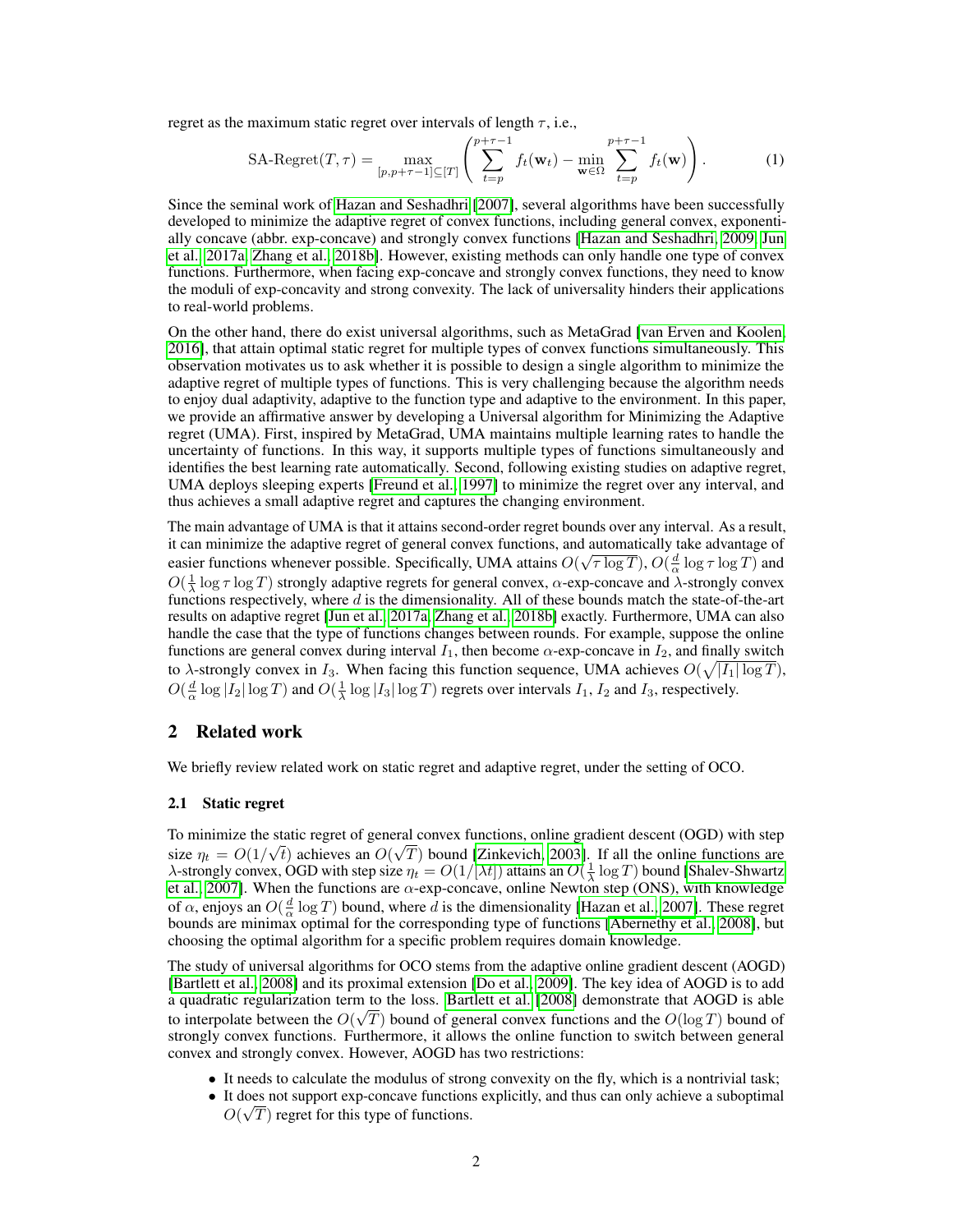Another milestone is the multiple eta gradient algorithm (MetaGrad) [\[van Erven and Koolen, 2016,](#page-11-5) [Mhammedi et al., 2019,](#page-11-8) [van Erven et al., 2021\]](#page-11-9), which adapts to a much broader class of functions, including convex and exp-concave functions. MetaGrad's main feature is that it simultaneously considers multiple learning rates and does not need to know the modulus of exp-concavity. MetaGrad achieves  $O(\sqrt{T \log \log T})$  and  $O(\frac{d}{\alpha} \log T)$  regret bounds for general convex and  $\alpha$ -exp-concave functions, respectively. However, it suffers the following two limitations:

- MetaGrad treats strongly convex functions as exp-concave, and thus only gives a suboptimal  $O(\frac{d}{\lambda} \log T)$  regret for  $\lambda$ -strongly convex functions;
- It assumes the type of online functions, as well as the associated parameter, does not change between rounds.

The first limitation of MetaGrad has been addressed by [Wang et al.](#page-12-2) [\[2019\]](#page-12-2), who develop a universal algorithm named as multiple sub-algorithms and learning rates (Maler). It attains  $O(\sqrt{T}), O(\frac{d}{\alpha} \log T)$ and  $O(\frac{1}{\lambda} \log T)$  regret bounds for general convex,  $\alpha$ -exp-concave, and  $\lambda$ -strongly convex functions,  $\frac{d}{d}$  respectively. Furthermore, [Wang et al.](#page-12-3) [\[2020\]](#page-12-3) extend Maler to make use of smoothness. However, the respectively. Furthermore, Wang et al. [2020] extend Maler to make use of smoothness. However, the second limitation remains there.

## 2.2 Adaptive regret

Adaptive regret has been studied in the setting of prediction with expert advice [\[Littlestone and](#page-11-10) [Warmuth, 1994,](#page-11-10) [Freund et al., 1997,](#page-10-2) [Adamskiy et al., 2012,](#page-10-6) [György et al., 2012,](#page-10-7) [Luo and Schapire,](#page-11-11) [2015\]](#page-11-11) and OCO [\[Hazan and Seshadhri, 2007,](#page-11-2) [Daniely et al., 2015,](#page-10-1) [Jun et al., 2017a\]](#page-11-4). In this section, we focus on the related work in the latter one.

Adaptive regret is introduced by [Hazan and Seshadhri](#page-11-2) [\[2007\]](#page-11-2), and later refined by [Daniely et al.](#page-10-1) [\[2015\]](#page-10-1). To distinguish between them, we refer to the definition of [Hazan and Seshadhri](#page-11-2) as weakly adaptive regret:

WA-Regret
$$
(T)
$$
 =  $\max_{[p,q]\subseteq[T]} \left( \sum_{t=p}^{q} f_t(\mathbf{w}_t) - \min_{\mathbf{w}\in\Omega} \sum_{t=p}^{q} f_t(\mathbf{w}) \right).$ 

For  $\alpha$ -exp-concave functions, [Hazan and Seshadhri](#page-11-2) [\[2007\]](#page-11-2) propose an adaptive algorithm named as Follow-the-Leading-History (FLH). FLH restarts a copy of ONS in each round as an expert, and chooses the best one using expert-tracking algorithms. The meta-algorithm used to track the best expert is inspired by the Fixed-Share algorithm [\[Herbster and Warmuth, 1998\]](#page-11-12). While FLH is equipped with an  $O(\frac{d}{\alpha} \log T)$  weakly adaptive regret, it is computationally expensive since it needs to maintain  $t$  experts in the  $t$ -th iteration. To reduce the computational cost, [Hazan and Seshadhri](#page-11-2) [\[2007\]](#page-11-2) further prune the number of experts based on a data streaming algorithm. In this way, FLH only keeps  $O(\log t)$  experts, at the price of an  $O(\frac{d}{\alpha} \log^2 T)$  weakly adaptive regret. Notice that the efficient version of FLH essentially creates and removes experts dynamically. As pointed out by [Adamskiy et al.](#page-10-6) [\[2012\]](#page-10-6), this behavior can be modeled by the sleeping expert setting [\[Freund et al.,](#page-10-2) [1997\]](#page-10-2), in which the expert can be "asleep" for certain rounds and does not make any advice.

For general convex functions, we can use OGD as the expert-algorithm in FLH. [Hazan and Seshadhri](#page-11-2) [\[2007\]](#page-11-2) prove that FLH and its efficient variant attain  $O(\sqrt{T \log T})$  and  $O(\sqrt{T \log^3 T})$  weakly adaptive regrets, respectively. This result reveals a limitation of weakly adaptive regret—it does not respect short intervals well. For example, the  $O(\sqrt{T \log T})$  regret bound is meaningless for intervals of length  $O(\sqrt{T})$ . To address this limitation, [Daniely et al.](#page-10-1) [\[2015\]](#page-10-1) introduce the strongly adaptive regret which takes the interval length as a parameter, as shown in [\(1\)](#page-1-0). They propose a novel meta-algorithm, named as Strongly Adaptive Online Learner (SAOL). SAOL carefully constructs a set of intervals, then runs an instance of low-regret algorithm in each interval as an expert, and finally combines active experts' outputs by a variant of multiplicative weights method [\[Arora et al., 2012\]](#page-10-8). SAOL also maintains  $O(\log t)$  experts in the t-th round, and achieves an  $O(\sqrt{\tau} \log T)$  strongly adaptive regret for convex functions. Later, [Jun et al.](#page-11-4) [\[2017a\]](#page-11-4) develop a new meta-algorithm named as sleeping coin betting (SCB), and improve the strongly adaptive regret bound to  $O(\sqrt{\tau \log T})$ . Very recently, [Cutkosky](#page-10-9) [\[2020\]](#page-10-9) proposes a novel strongly adaptive method, which can guarantee the  $O(\sqrt{\tau \log T})$  bound in the worst case, while achieving tighter results when the square norms of gradients are small.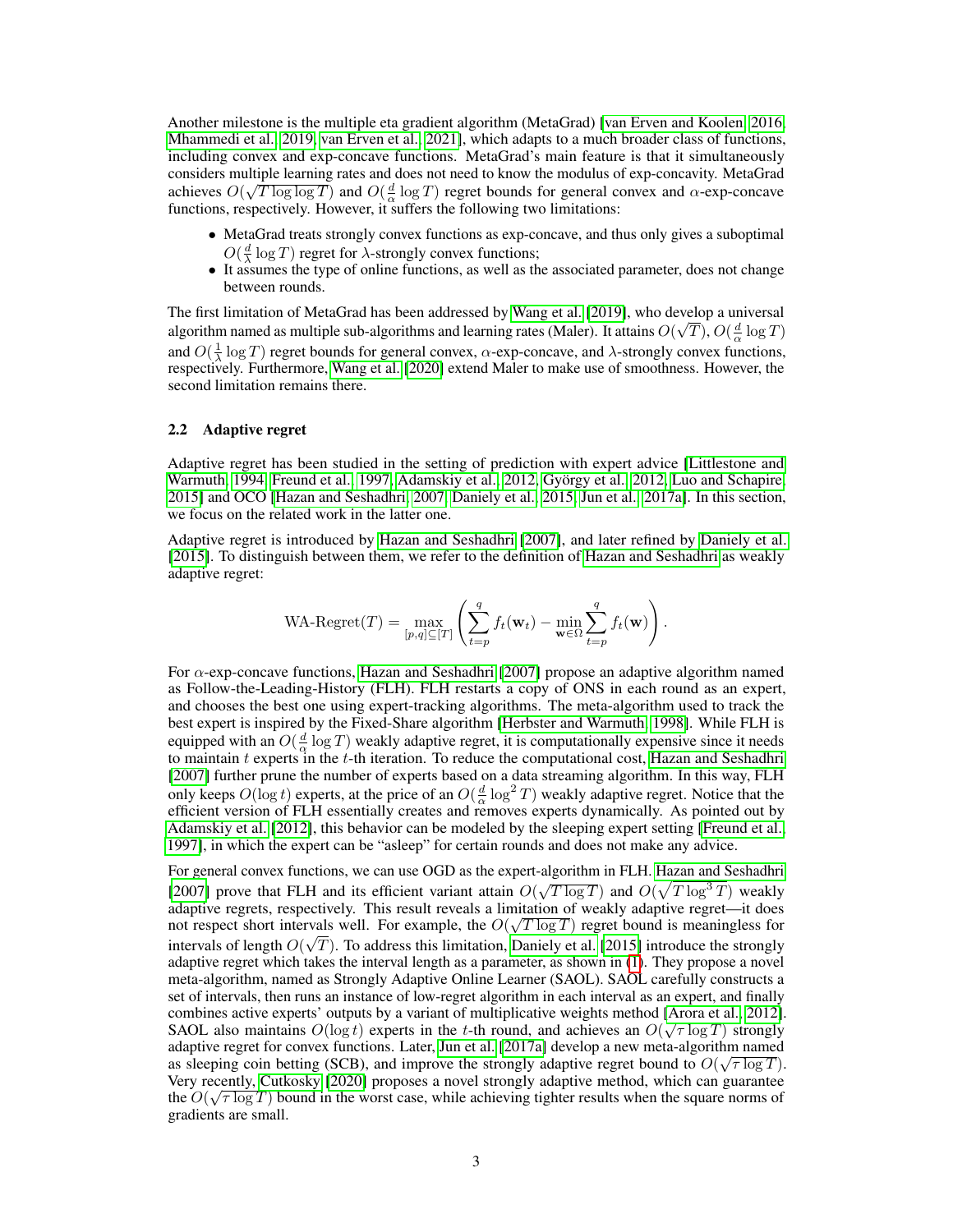For λ-strongly convex functions, [Zhang et al.](#page-12-1) [\[2018b\]](#page-12-1) point out that we can replace ONS with OGD, and obtain an  $O(\frac{1}{\lambda} \log T)$  weakly adaptive regret. They also demonstrate that the number of active experts can be reduced from t to  $O(\log t)$ , at a cost of an additional  $\log T$  factor in the regret. All the aforementioned adaptive algorithms need to query the gradient of the loss function at least  $\Theta(\log t)$ times in the t-th iteration. Based on surrogate losses, [Wang et al.](#page-12-4) [\[2018\]](#page-12-4) show that the number of gradient evaluations per round can be reduced to 1 without affecting the performance. When we have prior knowledge about the change of environments, it is also possible to improve the logarithmic factor in the adaptive regret [\[Wan et al., 2021\]](#page-11-13).

#### 2.3 Dynamic regret

Another metric for dealing with changing environments is dynamic regret, which compares the cumulative loss of the online learner against a sequence of decisions [\[Zinkevich, 2003,](#page-12-0) [Jadbabaie](#page-11-14) [et al., 2015,](#page-11-14) [Besbes et al., 2015,](#page-10-10) [Yang et al., 2016,](#page-12-5) [Zhang et al., 2017,](#page-12-6) [2018a\]](#page-12-7). Although we can upper bound dynamic regret by adaptive regret, the results are usually suboptimal [\[Zhang et al., 2018b,](#page-12-1) [2020,](#page-12-8) [Cutkosky, 2020,](#page-10-9) [Baby and Wang, 2021\]](#page-10-11). For more discussions, please refer to [Zhang](#page-12-9) [\[2020\]](#page-12-9).

# 3 Main results

We first present necessary preliminaries, including assumptions, definitions and the technical challenge, then provide our universal algorithm and its theoretical guarantee.

## 3.1 Preliminaries

<span id="page-3-1"></span>We introduce two common assumptions used in the study of OCO [\[Hazan, 2016\]](#page-11-1).

Assumption 1 *The diameter of the domain* Ω *is bounded by* D*, i.e.,*

$$
\max_{\mathbf{x}, \mathbf{y} \in \Omega} \|\mathbf{x} - \mathbf{y}\| \le D. \tag{2}
$$

<span id="page-3-2"></span>Assumption 2 *The gradients of all the online functions are bounded by* G*, i.e.,*

<span id="page-3-3"></span><span id="page-3-0"></span>
$$
\max_{\mathbf{w}\in\Omega} \|\nabla f_t(\mathbf{w})\| \le G, \ \forall t \in [T].
$$
\n(3)

Next, we state definitions of strong convexity and exp-concavity [\[Boyd and Vandenberghe, 2004,](#page-10-12) [Cesa-Bianchi and Lugosi, 2006\]](#page-10-0).

**Definition 1** *A function*  $f : \Omega \mapsto \mathbb{R}$  *is*  $\lambda$ *-strongly convex if* 

$$
f(\mathbf{y}) \ge f(\mathbf{x}) + \langle \nabla f(\mathbf{x}), \mathbf{y} - \mathbf{x} \rangle + \frac{\lambda}{2} ||\mathbf{y} - \mathbf{x}||^2, \ \forall \mathbf{x}, \mathbf{y} \in \Omega.
$$

**Definition 2** A function  $f : \Omega \mapsto \mathbb{R}$  is  $\alpha$ -exp-concave if  $\exp(-\alpha f(\cdot))$  is concave over  $\Omega$ .

The following property of exp-concave functions will be used later [\[Hazan et al., 2007,](#page-11-7) Lemma 3].

**Lemma 1** *For a function*  $f : \Omega \to \mathbb{R}$ *, where*  $\Omega$  *has diameter* D, such that  $\forall w \in \Omega$ ,  $\|\nabla f(w)\| \leq G$ and  $\exp(-\alpha f(\cdot))$  *is concave, the following holds for*  $\beta = \frac{1}{2} \min\{\frac{1}{4GD}, \alpha\}$ :

$$
f(\mathbf{y}) \ge f(\mathbf{x}) + \langle \nabla f(\mathbf{x}), \mathbf{y} - \mathbf{x} \rangle + \frac{\beta}{2} \langle \nabla f(\mathbf{x}), \mathbf{y} - \mathbf{x} \rangle^2, \ \forall \mathbf{x}, \mathbf{y} \in \Omega.
$$

#### <span id="page-3-4"></span>3.1.1 Technical challenge

Before introducing the proposed algorithm, we discuss the technical challenge of minimizing the adaptive regret of multiple types of convex functions simultaneously. Existing adaptive algorithms [\[Hazan and Seshadhri, 2007,](#page-11-2) [Daniely et al., 2015,](#page-10-1) [Jun et al., 2017a,](#page-11-4) [Zhang et al., 2018b\]](#page-12-1) share the same framework and contain 3 components:

• An expert-algorithm, which is able to minimize the static regret of a specific type of functions;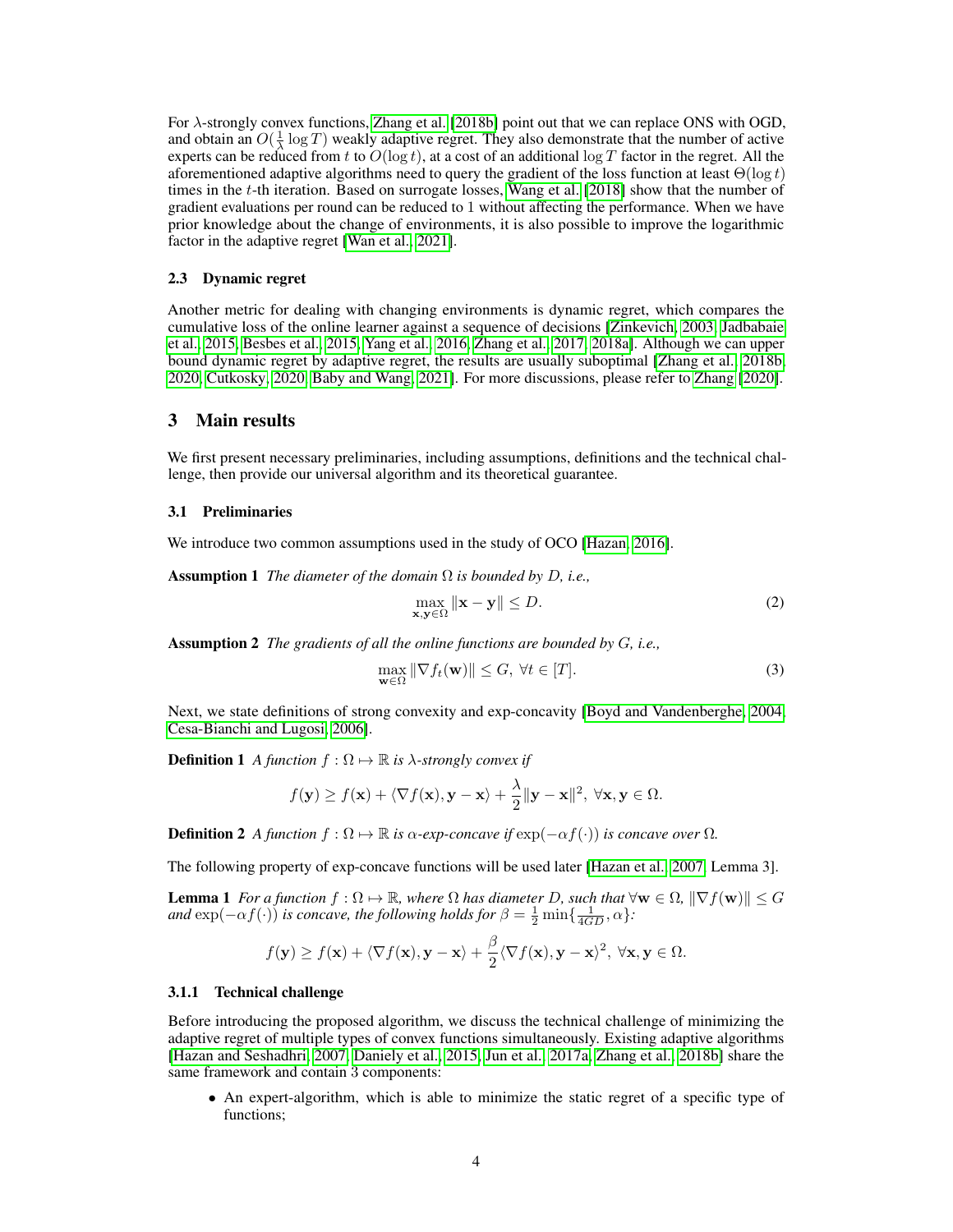- A set of intervals, each of which is associated with an expert-algorithm that minimizes the regret of that interval;
- A meta-algorithm, which combines the predictions of active experts in each round.

To design a universal algorithm, a straightforward way is to use a universal method for static regret, such as MetaGrad [\[van Erven and Koolen, 2016\]](#page-11-5), as the expert-algorithm. In this way, the expertalgorithm is able to handle the uncertainty of functions. However, the challenge lies in the design of the meta-algorithm, because the meta-algorithms used by previous studies also lack universality. For example, the meta-algorithm of [Hazan and Seshadhri](#page-11-2) [\[2007\]](#page-11-2) is able to deliver a tight meta-regret for exp-concave functions, but a loose one for general convex functions. Similarly, meta-algorithms of exp-concave runctions, but a loose one for general convex runctions. Similarly, meta-algorithms of longth  $\tau$ , [Daniely et al.](#page-10-1) [\[2015\]](#page-10-1) and [Jun et al.](#page-11-4) [\[2017a\]](#page-11-4) incur at least  $\Theta(\sqrt{\tau})$  meta-regret for intervals of length  $\tau$ which is tolerable for convex functions but suboptimal for exp-concave functions.

To address the above challenge, we have found two different solutions.

- 1. In the first approach, we dig into MetaGrad and modify it to minimize the adaptive regret directly. MetaGrad itself is a two-layer algorithm, which runs multiple expert-algorithms, each with a different learning rate, and combines them with a meta-algorithm named as Tilted Exponentially Weighted Average (TEWA). To address the aforementioned challenge, we extend TEWA to support sleeping experts so that it can minimize the adaptive regret. The advantage of TEWA is that its meta-regret only depends on the number of experts instead of the length of the interval, e.g., Lemma 4 of [van Erven and Koolen](#page-11-5) [\[2016\]](#page-11-5), and thus does not affect the optimality of the regret.
- 2. In the second approach, we use an existing universal method (e.g., MetaGrad or Maler) as the expert-algorithm, and change the meta-algorithm. Inspired by a recent universal strategy for OCO [\[Zhang et al., 2021\]](#page-12-10), we choose a meta-algorithm that enjoys second-order bounds with excess losses [\[Gaillard et al., 2014,](#page-10-13) [Koolen and Erven, 2015,](#page-11-15) [Wintenberger, 2017,](#page-12-11) [Mhammedi et al., 2019\]](#page-11-8), and use the *linearized* loss to measure the performance of experts. In this way, the meta-algorithm can exploit strong convexity and exponential concavity, and suffers a small meta-regret. While the first approach remains a two-layer algorithm, the second one is three-layer.

Due to the limitation of space, we only present the first approach in this conference paper, and will elaborate the second one in an extended version.

#### 3.2 A parameter-free and adaptive algorithm for exp-concave functions

Recall that our goal is to design a universal algorithm for minimizing the adaptive regret of general convex, exp-concave, and strongly convex functions simultaneously. However, to facilitate understanding, we start with a simpler question: How to minimize the adaptive regret of exp-concave functions, without knowing the modulus of exp-concavity? By proposing a novel algorithm to answer the above question, we present the main techniques used in our paper. Then, we extend that algorithm to support other types of functions in the next section. Since our algorithm is built upon MetaGrad, we first review its key steps below.

#### 3.2.1 Review of MetaGrad

The reason that MetaGrad can minimize the regret of  $\alpha$ -exp-concave functions without knowing the value of  $\alpha$  is because it enjoys a second-order regret bound:

<span id="page-4-0"></span>
$$
\sum_{t=1}^{T} f_t(\mathbf{w}_t) - \sum_{t=1}^{T} f_t(\mathbf{w}) \le \sum_{t=1}^{T} \langle \nabla f_t(\mathbf{w}_t), \mathbf{w}_t - \mathbf{w} \rangle = O\left(\sqrt{V_T d \log T} + d \log T\right) \tag{4}
$$

where  $V_T = \sum_{t=1}^T \langle \nabla f_t(\mathbf{w}_t), \mathbf{w}_t - \mathbf{w} \rangle^2$ . Besides, Lemma [1](#page-3-0) implies

<span id="page-4-1"></span>
$$
\sum_{t=1}^{T} f_t(\mathbf{w}_t) - \sum_{t=1}^{T} f_t(\mathbf{w}) \le \sum_{t=1}^{T} \langle \nabla f_t(\mathbf{w}_t), \mathbf{w}_t - \mathbf{w} \rangle - \frac{\beta}{2} \sum_{t=1}^{T} \langle \nabla f_t(\mathbf{w}_t), \mathbf{w}_t - \mathbf{w} \rangle^2.
$$
 (5)

Combining [\(4\)](#page-4-0) with [\(5\)](#page-4-1) and applying the AM-GM inequality, we immediately obtain

$$
\sum_{t=1}^T f_t(\mathbf{w}_t) - \sum_{t=1}^T f_t(\mathbf{w}) = O\left(\frac{d}{\beta} \log T\right) = O\left(\frac{d}{\alpha} \log T\right).
$$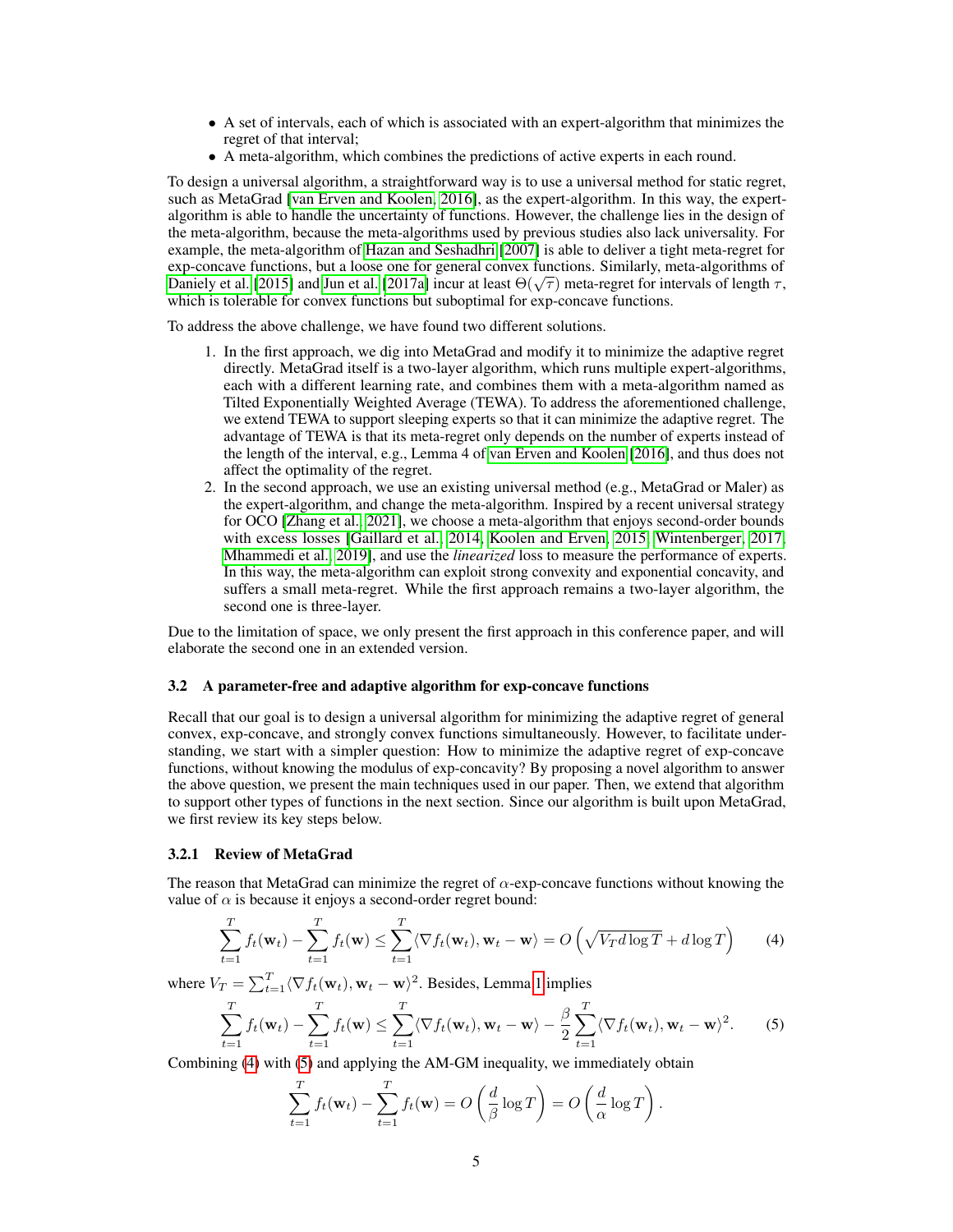t 1 2 3 4 5 6 7 8 9 10 11 12 13 14 15 16 17 · · · I<sup>0</sup> [ ] [ ] [ ] [ ] [ ] [ ] [ ] [ ] [ ] [ ] [ ] [ ] [ ] [ ] [ ] [ ] [ ] · · · I<sup>1</sup> [ ] [ ] [ ] [ ] [ ] [ ] [ ] [ ] · · · I<sup>2</sup> [ ] [ ] [ ] [ · · · I<sup>3</sup> [ ] [ · · · I<sup>4</sup> [ · · ·

<span id="page-5-0"></span>Figure 1: Geometric covering (GC) intervals of [Daniely et al.](#page-10-1) [\[2015\]](#page-10-1).

From the above discussion, it becomes clear that if we can establish a second-order regret bound for any interval  $[p, q] \subseteq [T]$ , we are able to minimize the adaptive regret even when  $\alpha$  is unknown.

The way that MetaGrad attains the regret bound in [\(4\)](#page-4-0) is to run a set of experts, each of which minimizes a surrogate loss parameterized by a learning rate  $\eta$ 

<span id="page-5-1"></span>
$$
\ell_t^{\eta}(\mathbf{w}) = -\eta \langle \nabla f_t(\mathbf{w}_t), \mathbf{w}_t - \mathbf{w} \rangle + \eta^2 \langle \nabla f_t(\mathbf{w}_t), \mathbf{w}_t - \mathbf{w} \rangle^2 \tag{6}
$$

and then combine the outputs of experts by a meta-algorithm named as Tilted Exponentially Weighted Average (TEWA). Specifically, it creates an expert  $E^{\eta}$  for each  $\eta$  in

<span id="page-5-2"></span>
$$
\mathcal{S}(T) = \left\{ \frac{2^{-i}}{5DG} \middle| i = 0, 1, \dots, \left\lceil \frac{1}{2} \log_2 T \right\rceil \right\} \tag{7}
$$

and thus maintains  $1 + \lceil \frac{1}{2} \log_2 T \rceil = O(\log T)$  experts during the learning process. By simultaneously considering multiple learning rates, MetaGrad is able to deal with the uncertainty of  $V_T$ . Since the surrogate loss  $\ell_t^{\eta}(\cdot)$  is exp-concave, a variant of ONS is used as the expert-algorithm. Let  $\mathbf{w}_t^{\eta}$  be the output of expert  $E^{\eta}$  in the t-th round. MetaGrad calculates the final output  $w_t$  according to TEWA:

<span id="page-5-3"></span>
$$
\mathbf{w}_t = \frac{\sum_{\eta} \pi_t^{\eta} \eta \mathbf{w}_t^{\eta}}{\sum_{\eta} \pi_t^{\eta} \eta}
$$
(8)

where  $\pi_t^{\eta} \propto \exp(-\sum_{i=1}^{t-1} \ell_i^{\eta}(\mathbf{w}_i^{\eta})).$ 

## 3.2.2 Our approach

In this section, we discuss how to minimize the adaptive regret by extending MetaGrad. Following the idea of sleeping experts [\[Freund et al., 1997\]](#page-10-2), the most straightforward way is to create  $1 +$  $\left[\frac{1}{2}\log_2(q-p+1)\right]$  experts for each interval  $[p,q] \in [T]$ , and combine them with a meta-algorithm that supports sleeping experts. However, this simple approach is inefficient because the total number of experts is on the order of  $O(T^2 \log T)$ . To control the number of experts, we make use of the geometric covering (GC) intervals [\[Daniely et al., 2015\]](#page-10-1) defined as

$$
\mathcal{I} = \bigcup_{k \in \mathbb{N} \cup \{0\}} \mathcal{I}_k,
$$

where

$$
\mathcal{I}_k = \left\{ \left[ i \cdot 2^k, (i+1) \cdot 2^k - 1 \right] : i \in \mathbb{N} \right\}, k \in \mathbb{N} \cup \{0\}.
$$

A graphical illustration of GC intervals is given in Fig. [1.](#page-5-0) We observe that each  $\mathcal{I}_k$  is a partition of  $\mathbb{N} \setminus \{1, \dots, 2^k-1\}$  to consecutive intervals of length  $2^k$ . The GC intervals can be generated on the fly, so we do not need to fix the horizon  $T$ . We note that similar intervals have been proposed by [Veness et al.](#page-11-16) [\[2013\]](#page-11-16).

Then, we only focus on intervals in  $\mathcal{I}$ . For each interval  $I = [r, s] \in \mathcal{I}$ , we will create  $1 + \lceil \frac{1}{2} \log_2(s - \frac{1}{2}) \rceil$  $(r+1)$ ] experts, each of which minimizes one surrogate loss in  $\{\ell_t^{\eta}(\mathbf{w}) | \eta \in \mathcal{S}(s-r+1)\}\$  during I, where  $\ell_t^{\eta}(\cdot)$  and  $\mathcal{S}(\cdot)$  are defined in [\(6\)](#page-5-1) and [\(7\)](#page-5-2), respectively. These experts become active in round r and will be removed forever after round  $s$ . It is easy to verify that in each round  $t$ , the number of intervals that contain t is  $\lfloor \log_2 t \rfloor + 1$  [\[Daniely et al., 2015\]](#page-10-1), and thus the number of active experts is at most

$$
(\lfloor \log_2 t \rfloor + 1) \left( 1 + \left\lceil \frac{1}{2} \log_2 t \right\rceil \right) = O(\log^2 t).
$$

So, the number of active experts is larger than that of MetaGrad by a logarithmic factor, which is the price paid in computations for the adaptivity to every interval.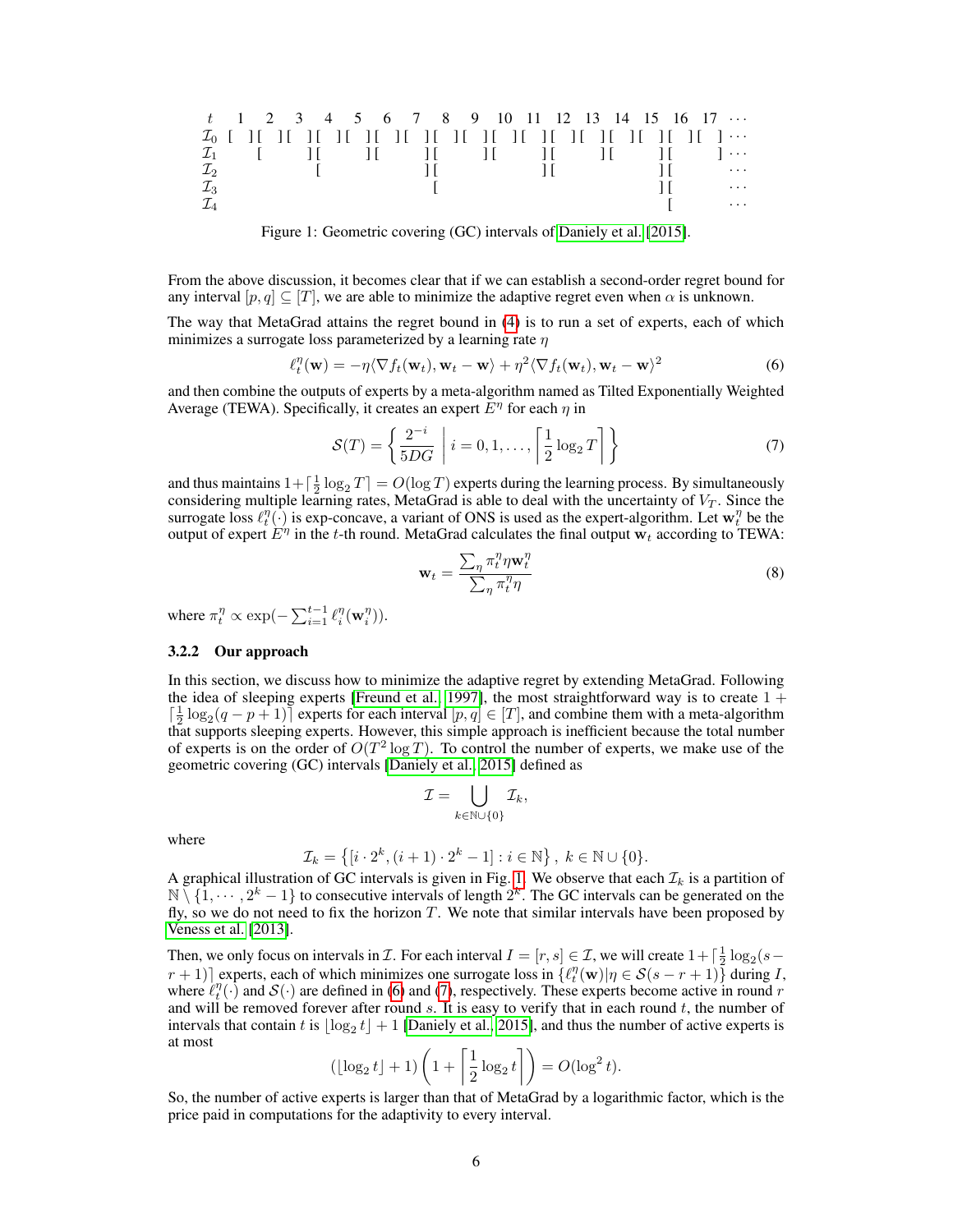<span id="page-6-1"></span>Algorithm 1 A Parameter-free and Adaptive algorithm for Exp-concave functions (PAE)

1:  $A_0 = \emptyset$ 2: for  $t = 1$  to  $T$  do 3: **for all**  $I \in \mathcal{I}$  that starts from t **do** 4: for all  $\eta \in \mathcal{S}(|I|)$  do 5: Create an expert  $E_l^{\eta}$  by running the slave algorithm of MetaGrad to minimize  $\ell_l^{\eta}(\cdot)$  during *I*, and set  $L_{t-1,I}^{\overline{\eta}} = 0$ 6: Add  $E_I^{\eta}$  to the set of active experts:  $A_t = A_{t-1} \cup \{E_I^{\eta}\}\$ 7: end for 8: end for 9: Receive output  $\mathbf{w}_{t,J}^{\eta}$  from each expert  $E_J^{\eta} \in \mathcal{A}_t$ 10: Submit  $w_t$  in [\(9\)](#page-6-0) 11: Observe the loss  $f_t(\cdot)$  and evaluate the gradient  $\nabla f_t(\mathbf{w}_t)$ 12: for all  $E_J^{\eta} \in \mathcal{A}_t$  do 13: Update  $L_{t,J}^{\eta} = L_{t-1,J}^{\eta} + \ell_t^{\eta}(\mathbf{w}_{t,J}^{\eta})$ 14: Pass the surrogate loss  $\ell_t^{\eta}(\cdot)$  to expert  $E_j^{\eta}$ 15: end for 16: Remove experts whose ending times are t from  $A_t$ 17: end for

Finally, we need to specify how to combine the outputs of active experts. From the construction of the surrogate loss in [\(6\)](#page-5-1), we observe that each expert uses its own loss, which is very different from the traditional setting of prediction with expert advice in which all experts use the same loss. As a result, existing meta-algorithms for adaptive regret [\[Daniely et al., 2015,](#page-10-1) [Jun et al., 2017a\]](#page-11-4), which assume a fixed loss function, cannot be directly applied. In the literature, the setting that each expert uses a loss function that may be different from the loss functions used by the other experts has been studied by [Chernov and Vovk](#page-10-14) [\[2009\]](#page-10-14), who name it as prediction with expert evaluators' advice. Furthermore, they have proposed a general conversion to the sleeping expert case by only considering active rounds in the calculation of the cumulative losses. Following this idea, we extend TEWA to sleeping experts.

Our Parameter-free and Adaptive algorithm for Exp-concave functions (PAE) is summarized in Algorithm [1.](#page-6-1) In the t-th round, we first create an expert  $E_l^{\eta}$  for each interval  $I \in \mathcal{I}$  that starts from t and each  $\eta \in \mathcal{S}(|I|)$ , where  $\mathcal{S}(\cdot)$  is defined in [\(7\)](#page-5-2), and introduce a variable  $L_{t-1,I}^{\eta}$  to record the cumulative loss of  $E_I^{\eta}$  (Step 5). The expert  $E_I^{\eta}$  is the slave algorithm of MetaGrad [\[van Erven and](#page-11-5) [Koolen, 2016\]](#page-11-5) that minimizes  $\ell_t^{\eta}(\cdot)$  during interval *I*. We also maintain a set  $\mathcal{A}_t$  consisting of all the active experts (Step 6). Denote the prediction of expert  $E_J^{\eta}$  at round t as  $\mathbf{w}_{t,J}^{\eta}$ . In Step 9, PAE collects the predictions of all the active experts, and then submits the following solution in Step 10:

<span id="page-6-2"></span><span id="page-6-0"></span>
$$
\mathbf{w}_{t} = \frac{1}{\sum_{E_{J}^{n} \in \mathcal{A}_{t}} \exp(-L_{t-1,J}^{\eta})\eta} \sum_{E_{J}^{n} \in \mathcal{A}_{t}} \exp(-L_{t-1,J}^{\eta})\eta \mathbf{w}_{t,J}^{\eta}.
$$
 (9)

Compared with TEWA in [\(8\)](#page-5-3), we observe that [\(9\)](#page-6-0) focuses on active experts and ignores inactive ones. Although the extension is inspired by [Chernov and Vovk](#page-10-14) [\[2009\]](#page-10-14), our analysis is different because the surrogate losses take a special form of [\(6\)](#page-5-1). Specifically, we exploit the special structure of losses and apply a simple inequality [\[Cesa-Bianchi et al., 2005,](#page-10-15) Lemma 1]. In this way, we do not need to introduce advanced concepts such as the mixability of [Chernov and Vovk](#page-10-14) [\[2009\]](#page-10-14). The analysis is still challenging because of the dynamic change of active experts. In Step 11, PAE observes the loss  $f_t(\cdot)$  and evaluates the gradient  $\nabla f_t(\mathbf{w}_t)$  to construct the surrogate loss. In Step 13, it updates the cumulative loss of each active expert, and in Step 14 passes the surrogate loss to each expert such that it can make predictions for the next round. In Step 16, PAE removes experts whose ending times are t from  $A_t$ .

Due to limitations of space, we provide the expert-algorithm, as well as all the proofs, in the supplementary. The theoretical guarantee of PAE is given below.

**Theorem [1](#page-3-1)** *Under Assumptions* 1 *and* [2,](#page-3-2) *for any interval*  $[p, q] \subseteq [T]$  *and any*  $\mathbf{w} \in \Omega$ *, PAE satisfies* 

$$
\sum_{t=p}^{q} \langle \nabla f_t(\mathbf{w}_t), \mathbf{w}_t - \mathbf{w} \rangle \le 10DGa(p, q)b(p, q) + 3\sqrt{a(p, q)b(p, q)} \sqrt{\sum_{t=p}^{q} \langle \nabla f_t(\mathbf{w}_t), \mathbf{w}_t - \mathbf{w} \rangle^2}
$$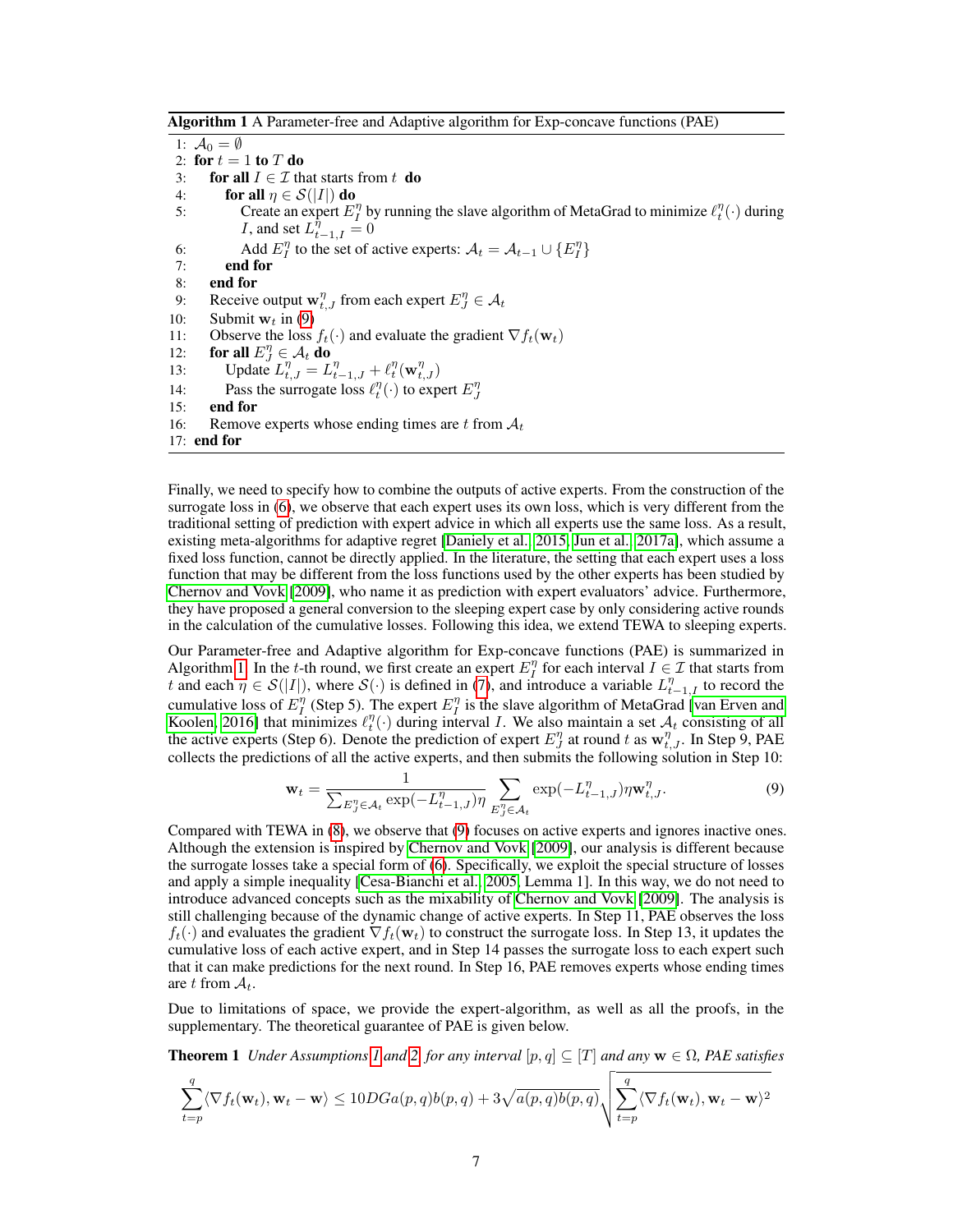*where*

$$
a(p,q) = 2\log_2(2q) + \frac{1}{2} + \frac{d}{2}\ln\left(1 + \frac{2}{25d}(q-p+1)\right),\tag{10}
$$

<span id="page-7-2"></span>
$$
b(p,q) = 2\lceil \log_2(q-p+2) \rceil. \tag{11}
$$

*Furthermore, if all the online functions are* α*-exp-concave over interval* [p, q]*, we have*

$$
\sum_{t=p}^{q} f_t(\mathbf{w}_t) - \sum_{t=p}^{q} f_t(\mathbf{w}) \le \left(10DG + \frac{9}{2\beta}\right) a(p,q)b(p,q) = O\left(\frac{d\log q \log(q-p)}{\alpha}\right)
$$
  
2  $\beta = \frac{1}{2} \min\{\frac{1}{2\beta}, \alpha\}.$ 

 $where$  $\frac{1}{2}$  min $\{$  $\iota_{4GD}, \mathfrak{u}_1$ 

Remark Theorem [1](#page-6-2) indicates that PAE enjoys a second-order regret bound for any interval, which in turn implies a small regret for exp-concave functions. Specifically, for  $\alpha$ -exp-concave functions, PAE satisfies SA-Regret $(T, \tau) = O(\frac{d}{\alpha} \log \tau \log T)$ , which matches the regret of efficient FLH [\[Hazan and Seshadhri, 2007\]](#page-11-2). This is a remarkable result given the fact that PAE is *agnostic* to  $\alpha$ .

#### 3.3 A universal algorithm for minimizing the adaptive regret

In this section, we extend PAE to support strongly convex functions and general convex functions. Inspired by [Wang et al.](#page-12-3) [\[2020\]](#page-12-3), we introduce a new surrogate loss to handle strong convexity:

$$
\hat{\ell}_t^{\eta}(\mathbf{w}) = -\eta \langle \nabla f_t(\mathbf{w}_t), \mathbf{w}_t - \mathbf{w} \rangle + \eta^2 \|\nabla f_t(\mathbf{w}_t)\|^2 \|\mathbf{w}_t - \mathbf{w}\|^2 \tag{12}
$$

which is also parameterized by  $\eta > 0$ . Our goal is to attain another second-order type of regret bound

<span id="page-7-0"></span>
$$
\sum_{t=p}^{q} f_t(\mathbf{w}_t) - \sum_{t=p}^{q} f_t(\mathbf{w}) \le \sum_{t=p}^{q} \langle \nabla f_t(\mathbf{w}_t), \mathbf{w}_t - \mathbf{w} \rangle = \widetilde{O}\left(\sqrt{\sum_{t=p}^{q} ||\mathbf{w}_t - \mathbf{w}||^2}\right)
$$
(13)

for any interval  $[p, q] \subseteq T$ . Combining [\(13\)](#page-7-0) with Definition [1,](#page-3-3) we can establish a tight regret bound for  $\lambda$ -strongly convex functions over any interval without knowing the value of  $\lambda$ . Furthermore, we can also derive a regret bound for general convex functions from [\(13\)](#page-7-0), and there is no need to add additional surrogate losses.

Our Universal algorithm for Minimizing the Adaptive regret (UMA) is summarized in Algorithm [2.](#page-8-0) UMA is a natural extension of PAE by incorporating the new surrogate loss  $\hat{\ell}_t^{\eta}(\cdot)$ . The overall procedure of UMA is very similar to PAE, except that the number of experts doubles and the weighting formula is modified accordingly. Specifically, in each round  $t$ , we further create an expert  $\widehat{E}_I^{\eta}$  for each interval  $I \in \mathcal{I}$  that starts from t and each  $\eta \in \mathcal{S}(|I|)$ .  $\widehat{E}_I^{\eta}$  is an instance of AOGD [\[Bartlett et al., 2008\]](#page-10-4) that is able to minimize  $\hat{\ell}_t^{\eta}$  during interval *I*. We use  $\hat{L}_{t-1,I}^{\eta}$  to represent the cumulative loss of  $\widehat{E}_I^{\eta}$  till round  $t-1$ , and  $\widehat{A}_t$  to store all the active  $\widehat{E}_I^{\eta}$ 's. Denote the prediction of expert  $\widehat{E}_{J}^{\eta}$  at round t as  $\widehat{\mathbf{w}}_{t,J}^{\eta}$ . In Step 11, UMA receives predictions from experts in  $\mathcal{A}_t$  and  $\widehat{\mathcal{A}}_t$ , and experiments the following solution in Step 12. submits the following solution in Step 12:

<span id="page-7-4"></span><span id="page-7-3"></span><span id="page-7-1"></span>
$$
\mathbf{w}_{t} = \frac{\sum_{E_{j}^{n} \in A_{t}} \exp(-L_{t-1,J}^{n}) \eta \mathbf{w}_{t,J}^{n} + \sum_{\widehat{E}_{j}^{n} \in \widehat{A}_{t}} \exp(-\widehat{L}_{t-1,J}^{n}) \eta \widehat{\mathbf{w}}_{t,J}^{n}}{\sum_{E_{j}^{n} \in A_{t}} \exp(-L_{t-1,J}^{n}) \eta + \sum_{\widehat{E}_{j}^{n} \in \widehat{A}_{t}} \exp(-\widehat{L}_{t-1,J}^{n}) \eta}
$$
(14)

which is an extension of [\(9\)](#page-6-0) to accommodate more experts.

Our analysis shows that UMA inherits the theoretical guarantee of PAE, and meanwhile is able to minimize the adaptive regret of general convex and strongly convex functions.

**Theorem 2** *Under Assumptions* [1](#page-3-1) *and* [2,](#page-3-2) *for any interval*  $[p, q] \subseteq [T]$  *and any*  $\mathbf{w} \in \Omega$ *, UMA enjoys the theoretical guarantee of PAE in Theorem [1.](#page-6-2) Besides, it also satisfies*

$$
\sum_{t=p}^{q} \langle \nabla f_t(\mathbf{w}_t), \mathbf{w}_t - \mathbf{w} \rangle \le 10DG\hat{a}(p, q)b(p, q) + 3G\sqrt{\hat{a}(p, q)b(p, q)}\sqrt{\sum_{t=p}^{q} ||\mathbf{w}_t - \mathbf{w}||^2},\tag{15}
$$

$$
\sum_{t=p}^{q} \langle \nabla f_t(\mathbf{w}_t), \mathbf{w}_t - \mathbf{w} \rangle \le 10DG\hat{a}(p, q)b(p, q) + 21DG\sqrt{\hat{a}(p, q)(q - p + 1)}
$$
(16)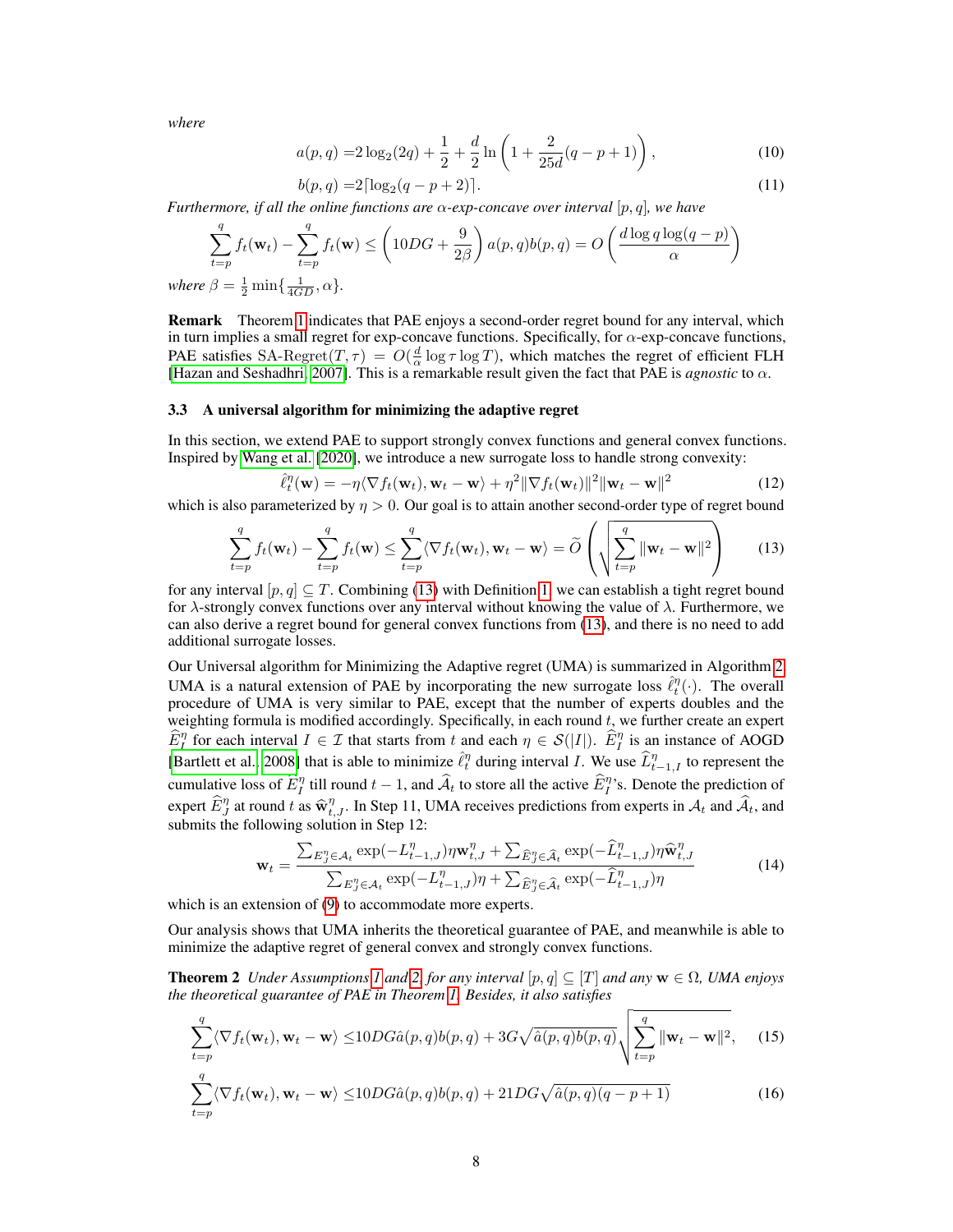<span id="page-8-0"></span>Algorithm 2 A Universal algorithm for Minimizing the Adaptive regret (UMA)

1:  $A_0 = \overline{A}_0 = \emptyset$ 2: for  $t = 1$  to  $T$  do 3: for all  $I \in \mathcal{I}$  that starts from t do 4: for all  $\eta \in \mathcal{S}(|I|)$  do 5: Create an expert  $E_l^{\eta}$  by running the slave algorithm of MetaGrad to minimize  $\ell_l^{\eta}(\cdot)$  during *I*, and set  $L_{t-1,I}^{\overline{\eta}} = 0$ 6: Add  $E_I^{\eta}$  to the set of active experts:  $A_t = A_{t-1} \cup \{E_I^{\eta}\}\$ 7: Create an expert  $\widehat{E}_I^{\eta}$  by running an instance of AOGD to minimize  $\widehat{\ell}_t^{\eta}(\cdot)$  during I, and set  $\widehat{L}_{t-1,\underline{I}}^{\eta}=0$ 8: Add  $\widehat{E}_I^{\eta}$  to the set of active experts:  $\widehat{A}_t = \widehat{A}_{t-1} \cup \{\widehat{E}_I^{\eta}\}\$ 9: end for 10: end for 11: Receive output  $\mathbf{w}_{t,j}^{\eta}$  from each expert  $E_{J}^{\eta} \in \mathcal{A}_t$  and  $\widehat{\mathbf{w}}_{t,j}^{\eta}$  from each expert  $\widehat{E}_{J}^{\eta} \in \widehat{\mathcal{A}}_t$ 12: Submit  $w_t$  in [\(14\)](#page-7-1) 13: Observe the loss  $f_t(\cdot)$  and evaluate the gradient  $\nabla f_t(\mathbf{w}_t)$ 14: for all  $E_J^{\eta} \in \mathcal{A}_t$  do 15: Update  $L_{t,J}^{\eta} = L_{t-1,J}^{\eta} + \ell_t^{\eta}(\mathbf{w}_{t,J}^{\eta})$ 16: Pass the surrogate loss  $\ell_t^{\eta}(\cdot)$  to expert  $E_j^{\eta}$ 17: end for 18: for all  $\widehat{E}_{J}^{\eta} \in \widehat{\mathcal{A}}_{t}$  do 19: Update  $\widehat{L}^{\eta}_{t,J} = \widehat{L}^{\eta}_{t-1,J} + \widehat{\ell}^{\eta}_{t}(\mathbf{w}^{\eta}_{t,J})$ 20: Pass the surrogate loss  $\hat{\ell}_t^{\eta}(\cdot)$  to expert  $\hat{E}_J^{\eta}$ 21: end for 22: Remove experts whose ending times are t from  $A_t$  and  $\widehat{A}_t$ 23: end for

*where*  $b(\cdot, \cdot)$  *is given in [\(11\)](#page-7-2), and* 

$$
\hat{a}(p,q) = 1 + 2\log_2(2q) + \log(q-p+2). \tag{17}
$$

*Furthermore, if all the online functions are* λ*-strongly convex over interval* [p, q]*, we have*

$$
\sum_{t=p}^{q} f_t(\mathbf{w}_t) - \sum_{t=p}^{q} f_t(\mathbf{w}) \le \left(10DG + \frac{9G^2}{2\lambda}\right) \hat{a}(p,q)b(p,q) = O\left(\frac{\log q \log(q-p)}{\lambda}\right).
$$

Remark First, [\(15\)](#page-7-3) shows that UMA is equipped with another second-order regret bound for any interval, leading to a small regret for strongly convex functions. Specifically, for λ-strongly convex functions, UMA achieves  $SA\text{-Regret}(T, \tau) = O(\frac{1}{\lambda} \log \tau \log T)$ , which matches the regret of the efficient algorithm of [Zhang et al.](#page-12-1) [\[2018b\]](#page-12-1). Second, [\(16\)](#page-7-4) manifests that UMA attains an  $O(\sqrt{\tau \log T})$ strongly adaptive regret for general convex functions, which again matches the state-of-the-art result of [Jun et al.](#page-11-4) [\[2017a\]](#page-11-4) exactly. Finally, because of the dual adaptivity, UMA can handle the tough case that the type of functions switches or the parameter of functions changes.

# 4 Experiments

We present some empirical results to evaluate the proposed UMA, and the full details can be found in the supplementary.

First, we focus on exp-concave functions, and perform online classification on the ijcnn1 dataset [\[Chang and Lin, 2011,](#page-10-16) [Prokhorov, 2001\]](#page-11-17), where the logistic loss is used. In each round, we sample a mini-batch of examples to construct the loss, and flip the labels per 200 rounds to simulate changing environments. We compare UMA with FLH for exp-concave functions (abbr.  $FLH_{\rm exp}$ ) [\[Hazan and](#page-11-2) [Seshadhri, 2007\]](#page-11-2), ONS [\[Hazan et al., 2007\]](#page-11-7), SCB [\[Jun et al., 2017a\]](#page-11-4), and MetaGrad [\[van Erven and](#page-11-5) [Koolen, 2016\]](#page-11-5). Notice that (i) both  $FLH_{exp}$  and ONS need to know the modulus of exp-concavity beforehand; and (ii) SCB can be applied because exp-concave functions are also convex. Second, we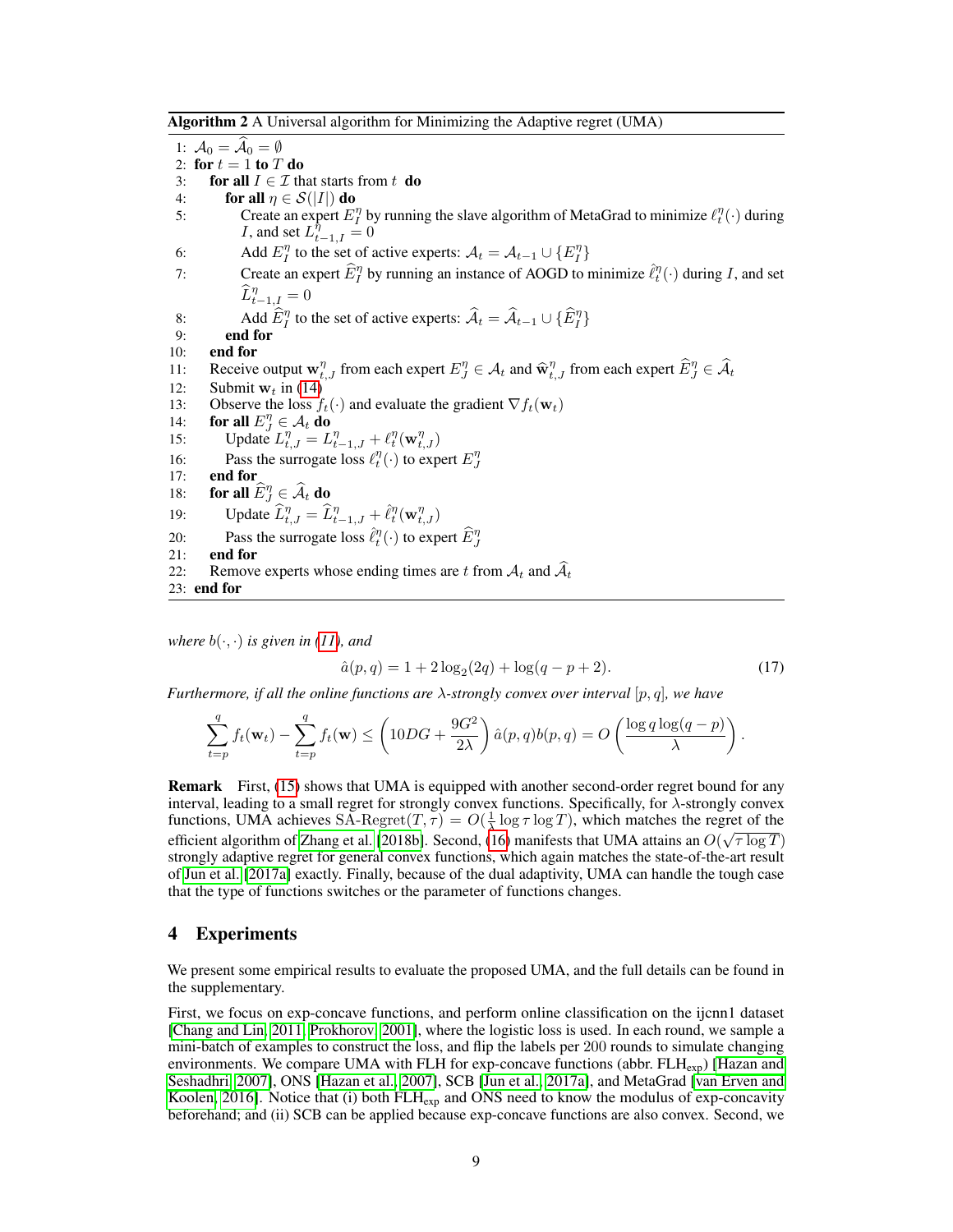<span id="page-9-1"></span>

<span id="page-9-2"></span><span id="page-9-0"></span>Figure 2: Cumulative losses of different methods versus the number of iterations.



<span id="page-9-3"></span>Figure 3: Instantaneous losses of different methods versus the number of iterations.

consider strongly convex functions, and follow the above setting but choose the regularized hinge loss. We compare UMA with FLH for strongly convex functions (abbr. FLH<sub>str</sub>) [\[Zhang et al., 2018b\]](#page-12-1), OGD [\[Shalev-Shwartz et al., 2007\]](#page-11-6), SCB, and MetaGrad. Similarly, both FLH<sub>str</sub> and OGD require the modulus of strong convexity as their input. Finally, we investigate convex functions, and implement online linear regression on synthetic data, where the absolute loss is chosen. We generate the data in a way such that the underlying parameter changes every 200 rounds, and compare UMA with SCB, OGD [\[Zinkevich, 2003\]](#page-12-0) and MetaGrad.

We conduct all the experiments on a personal laptop equipped with Intel i7-10750H CPU and 16G memory. We report the cumulative losses of different methods in Fig. [2.](#page-9-0) As can be seen, UMA performs nearly the best in all cases. Specifically, UMA is better than  $FLH_{exp}$  in Fig. [2\(a\)](#page-9-1) and close to  $FLH<sub>str</sub>$  in Fig. [2\(b\),](#page-9-2) which indicates that UMA can estimate the moduli of exp-concavity and strong convexity automatically. We also observe that the cumulative losses of ONS, OGD, and MetaGrad, which are designed to minimize the static regret, increase rapidly over time, especially when the optimal model changes. We also show the average instantaneous losses of different methods in Fig. [3,](#page-9-3) and have similar observations.

# 5 Conclusion and future work

In this paper, we develop a universal algorithm that is able to minimize the adaptive regret of general convex, exp-concave and strongly convex functions simultaneously. For each type of functions, our theoretical guarantee matches the performance of existing algorithms specifically designed for this type of functions under apriori knowledge of parameters.

In the literature, it is well-known that smoothness can be exploited to improve the static regret for different types of loss functions [\[Srebro et al., 2010,](#page-11-18) [Orabona et al., 2012,](#page-11-19) [Wang et al., 2020\]](#page-12-3). Recent studies [\[Jun et al., 2017b,](#page-11-20) [Zhang et al., 2019\]](#page-12-12) have demonstrated that smoothness can also be exploited to improve the adaptive regret. In the future, we will investigate whether our universal algorithm for minimizing the adaptive regret can be extended to support smoothness.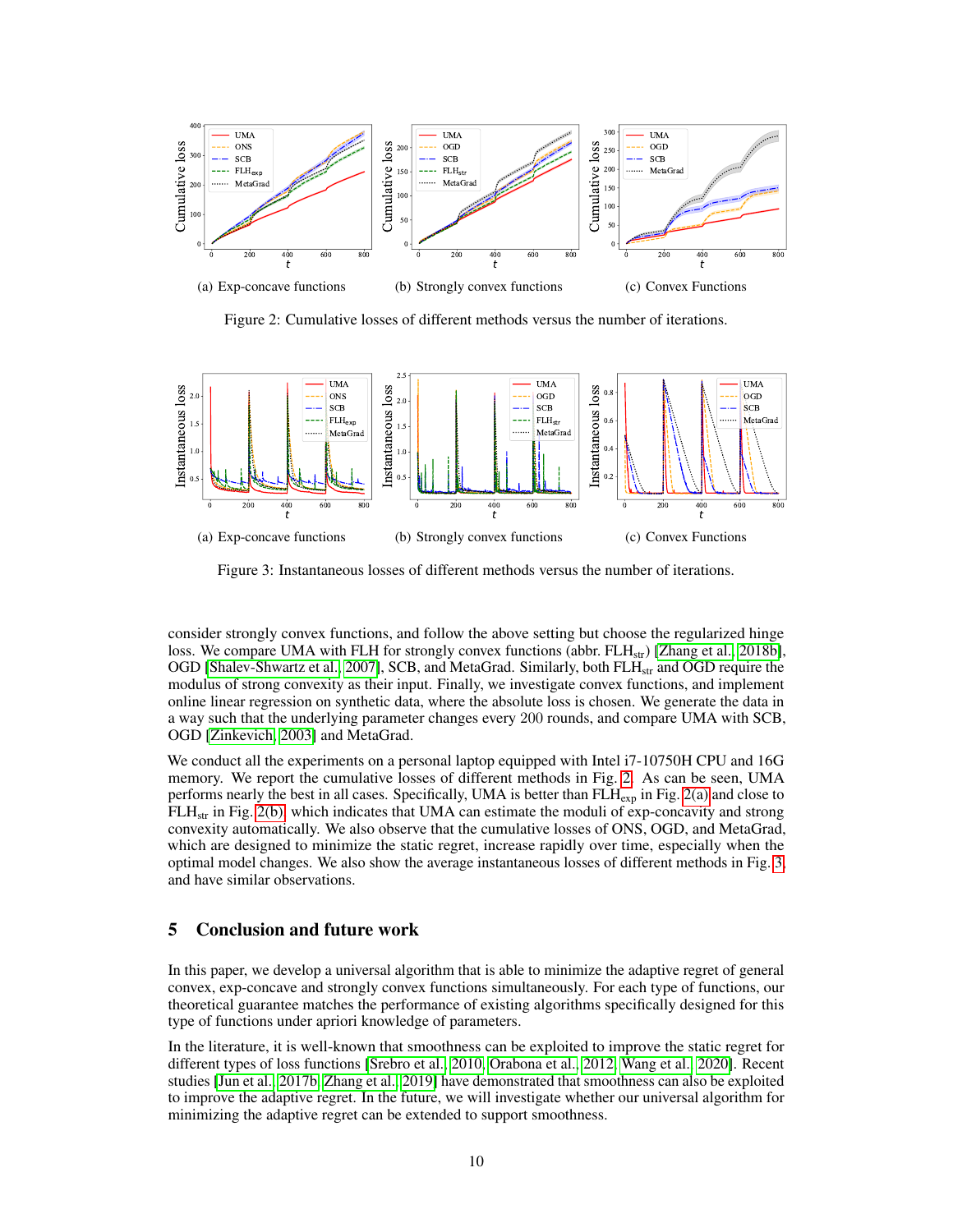# Acknowledgments and Disclosure of Funding

We are grateful for the valuable comments from anonymous reviewers and the area chair, especially regarding the second approach in Section [3.1.1.](#page-3-4) Funding in direct support of this work: NSFC grant 62122037 and 61976112, JiangsuSF grant BK20200064, Open Research Projects of Zhejiang Lab (NO. 2021KB0AB02).

# References

- <span id="page-10-3"></span>J. Abernethy, P. L. Bartlett, A. Rakhlin, and A. Tewari. Optimal stragies and minimax lower bounds for online convex games. In *Proceedings of the 21st Annual Conference on Learning Theory*, pages 415–423, 2008.
- <span id="page-10-6"></span>D. Adamskiy, W. M. Koolen, A. Chernov, and V. Vovk. A closer look at adaptive regret. In *Proceedings of the 23rd International Conference on Algorithmic Learning Theory*, pages 290–304, 2012.
- <span id="page-10-8"></span>S. Arora, E. Hazan, and S. Kale. The multiplicative weights update method: a meta-algorithm and applications. *Theory of Computing*, 8(6):121–164, 2012.
- <span id="page-10-11"></span>D. Baby and Y.-X. Wang. Optimal dynamic regret in exp-concave online learning. In *Proceedings of the 34th Conference on Learning Theory*, pages 359–409, 2021.
- <span id="page-10-4"></span>P. L. Bartlett, E. Hazan, and A. Rakhlin. Adaptive online gradient descent. In *Advances in Neural Information Processing Systems 20*, pages 65–72, 2008.
- <span id="page-10-10"></span>O. Besbes, Y. Gur, and A. Zeevi. Non-stationary stochastic optimization. *Operations Research*, 63 (5):1227–1244, 2015.
- <span id="page-10-12"></span>S. Boyd and L. Vandenberghe. *Convex Optimization*. Cambridge University Press, 2004.
- <span id="page-10-0"></span>N. Cesa-Bianchi and G. Lugosi. *Prediction, Learning, and Games*. Cambridge University Press, 2006.
- <span id="page-10-15"></span>N. Cesa-Bianchi, Y. Mansour, and G. Stoltz. Improved second-order bounds for prediction with expert advice. In *Proceedings of the 18th Annual Conference on Learning Theory*, pages 217–232, 2005.
- <span id="page-10-16"></span>C.-C. Chang and C.-J. Lin. LIBSVM: A library for support vector machines. *ACM Transactions on Intelligent Systems and Technology*, 2(3):27:1–27:27, 2011.
- <span id="page-10-14"></span>A. Chernov and V. Vovk. Prediction with expert evaluators' advice. In *Proceedings of the 20th International Conference on Algorithmic Learning Theory*, pages 8–22, 2009.
- <span id="page-10-9"></span>A. Cutkosky. Parameter-free, dynamic, and strongly-adaptive online learning. In *Proceedings of the 37th International Conference on Machine Learning*, pages 2250–2259, 2020.
- <span id="page-10-1"></span>A. Daniely, A. Gonen, and S. Shalev-Shwartz. Strongly adaptive online learning. In *Proceedings of the 32nd International Conference on Machine Learning*, pages 1405–1411, 2015.
- <span id="page-10-5"></span>C. Do, Q. Le, and C.-S. Foo. Proximal regularization for online and batch learning. In *Proceedings of the 26th International Conference on Machine Learning*, pages 257–264, 2009.
- <span id="page-10-2"></span>Y. Freund, R. E. Schapire, Y. Singer, and M. K. Warmuth. Using and combining predictors that specialize. In *Proceedings of the 29th Annual ACM Symposium on Theory of Computing*, pages 334–343, 1997.
- <span id="page-10-13"></span>P. Gaillard, G. Stoltz, and T. van Erven. A second-order bound with excess losses. In *Proceedings of the 27th Conference on Learning Theory*, pages 176–196, 2014.
- <span id="page-10-7"></span>A. György, T. Linder, and G. Lugosi. Efficient tracking of large classes of experts. *IEEE Transactions on Information Theory*, 58(11):6709–6725, 2012.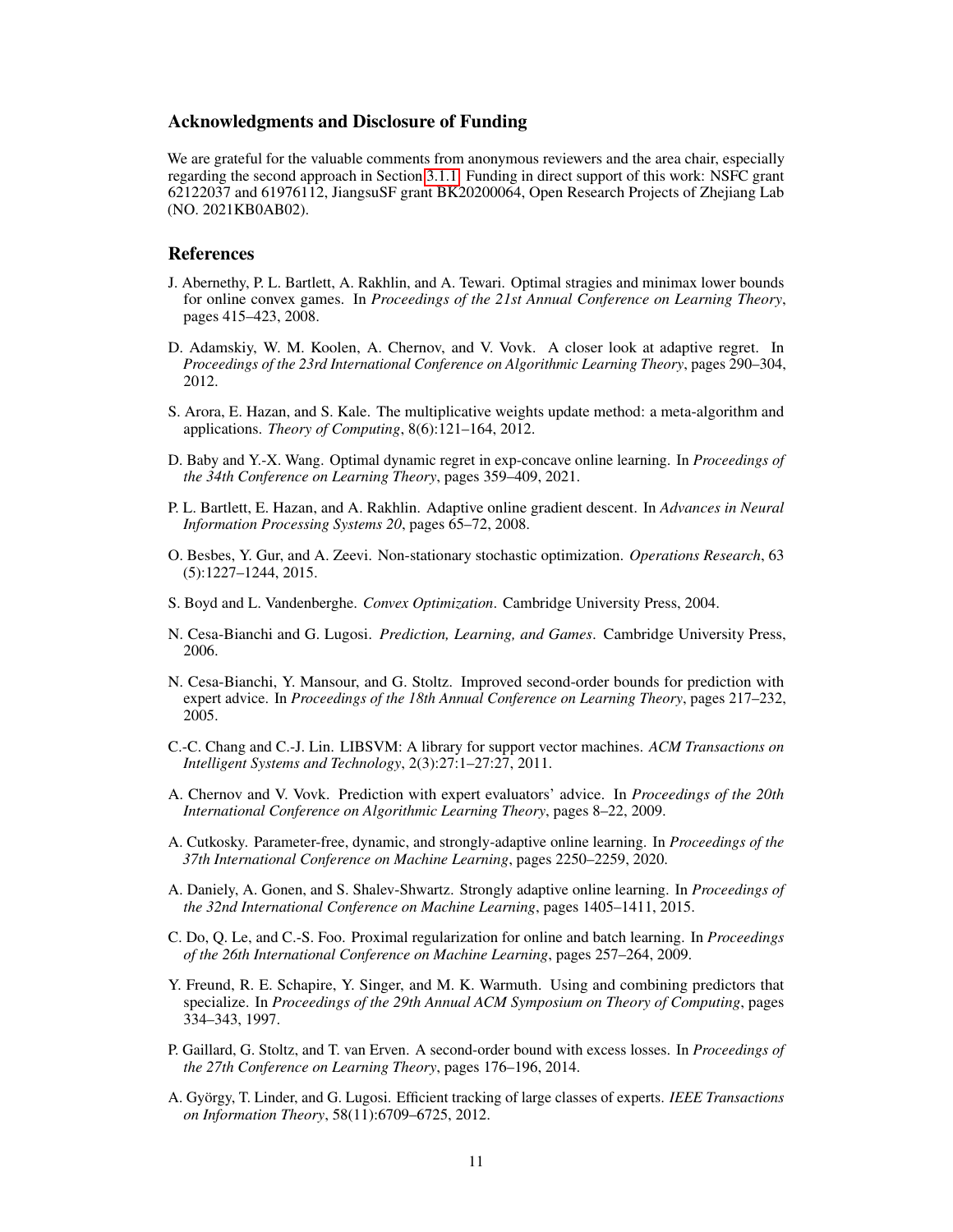- <span id="page-11-1"></span>E. Hazan. Introduction to online convex optimization. *Foundations and Trends in Optimization*, 2 (3-4):157–325, 2016.
- <span id="page-11-2"></span>E. Hazan and C. Seshadhri. Adaptive algorithms for online decision problems. *Electronic Colloquium on Computational Complexity*, 88, 2007.
- <span id="page-11-3"></span>E. Hazan and C. Seshadhri. Efficient learning algorithms for changing environments. In *Proceedings of the 26th Annual International Conference on Machine Learning*, pages 393–400, 2009.
- <span id="page-11-7"></span>E. Hazan, A. Agarwal, and S. Kale. Logarithmic regret algorithms for online convex optimization. *Machine Learning*, 69(2-3):169–192, 2007.
- <span id="page-11-12"></span>M. Herbster and M. K. Warmuth. Tracking the best expert. *Machine Learning*, 32(2):151–178, 1998.
- <span id="page-11-14"></span>A. Jadbabaie, A. Rakhlin, S. Shahrampour, and K. Sridharan. Online optimization: Competing with dynamic comparators. In *Proceedings of the 18th International Conference on Artificial Intelligence and Statistics*, pages 398–406, 2015.
- <span id="page-11-4"></span>K.-S. Jun, F. Orabona, S. Wright, and R. Willett. Improved strongly adaptive online learning using coin betting. In *Proceedings of the 20th International Conference on Artificial Intelligence and Statistics*, pages 943–951, 2017a.
- <span id="page-11-20"></span>K.-S. Jun, F. Orabona, S. Wright, and R. Willett. Online learning for changing environments using coin betting. *Electronic Journal of Statistics*, 11(2):5282–5310, 2017b.
- <span id="page-11-15"></span>W. M. Koolen and T. V. Erven. Second-order quantile methods for experts and combinatorial games. In *Proceedings of the 28th Conference on Learning Theory*, pages 1155–1175, 2015.
- <span id="page-11-10"></span>N. Littlestone and M. K. Warmuth. The weighted majority algorithm. *Information and Computation*, 108(2):212–261, 1994.
- <span id="page-11-11"></span>H. Luo and R. E. Schapire. Achieving all with no parameters: Adanormalhedge. In *Proceedings of the 28th Conference on Learning Theory*, pages 1286–1304, 2015.
- <span id="page-11-8"></span>Z. Mhammedi, W. M. Koolen, and T. Van Erven. Lipschitz adaptivity with multiple learning rates in online learning. In *Proceedings of the 32nd Conference on Learning Theory*, pages 2490–2511, 2019.
- <span id="page-11-19"></span>F. Orabona, N. Cesa-Bianchi, and C. Gentile. Beyond logarithmic bounds in online learning. In *Proceedings of the 15th International Conference on Artificial Intelligence and Statistics*, pages 823–831, 2012.
- <span id="page-11-17"></span>D. Prokhorov. IJCNN 2001 neural network competition. Technical report, Ford Research Laboratory, 2001.
- <span id="page-11-0"></span>S. Shalev-Shwartz. Online learning and online convex optimization. *Foundations and Trends in Machine Learning*, 4(2):107–194, 2011.
- <span id="page-11-6"></span>S. Shalev-Shwartz, Y. Singer, and N. Srebro. Pegasos: primal estimated sub-gradient solver for SVM. In *Proceedings of the 24th International Conference on Machine Learning*, pages 807–814, 2007.
- <span id="page-11-18"></span>N. Srebro, K. Sridharan, and A. Tewari. Smoothness, low-noise and fast rates. In *Advances in Neural Information Processing Systems 23*, pages 2199–2207, 2010.
- <span id="page-11-5"></span>T. van Erven and W. M. Koolen. MetaGrad: Multiple learning rates in online learning. In *Advances in Neural Information Processing Systems 29*, pages 3666–3674, 2016.
- <span id="page-11-9"></span>T. van Erven, W. M. Koolen, and D. van der Hoeven. MetaGrad: Adaptation using multiple learning rates in online learning. *Journal of Machine Learning Research*, 22(161):1–61, 2021.
- <span id="page-11-16"></span>J. Veness, M. White, M. Bowling, and A. György. Partition tree weighting. In *Proceedings of the 2013 Data Compression Conference*, pages 321–330, 2013.
- <span id="page-11-13"></span>Y. Wan, W.-W. Tu, and L. Zhang. Strongly adaptive online learning over partial intervals. *Science China Information Sciences*, page in press, 2021.